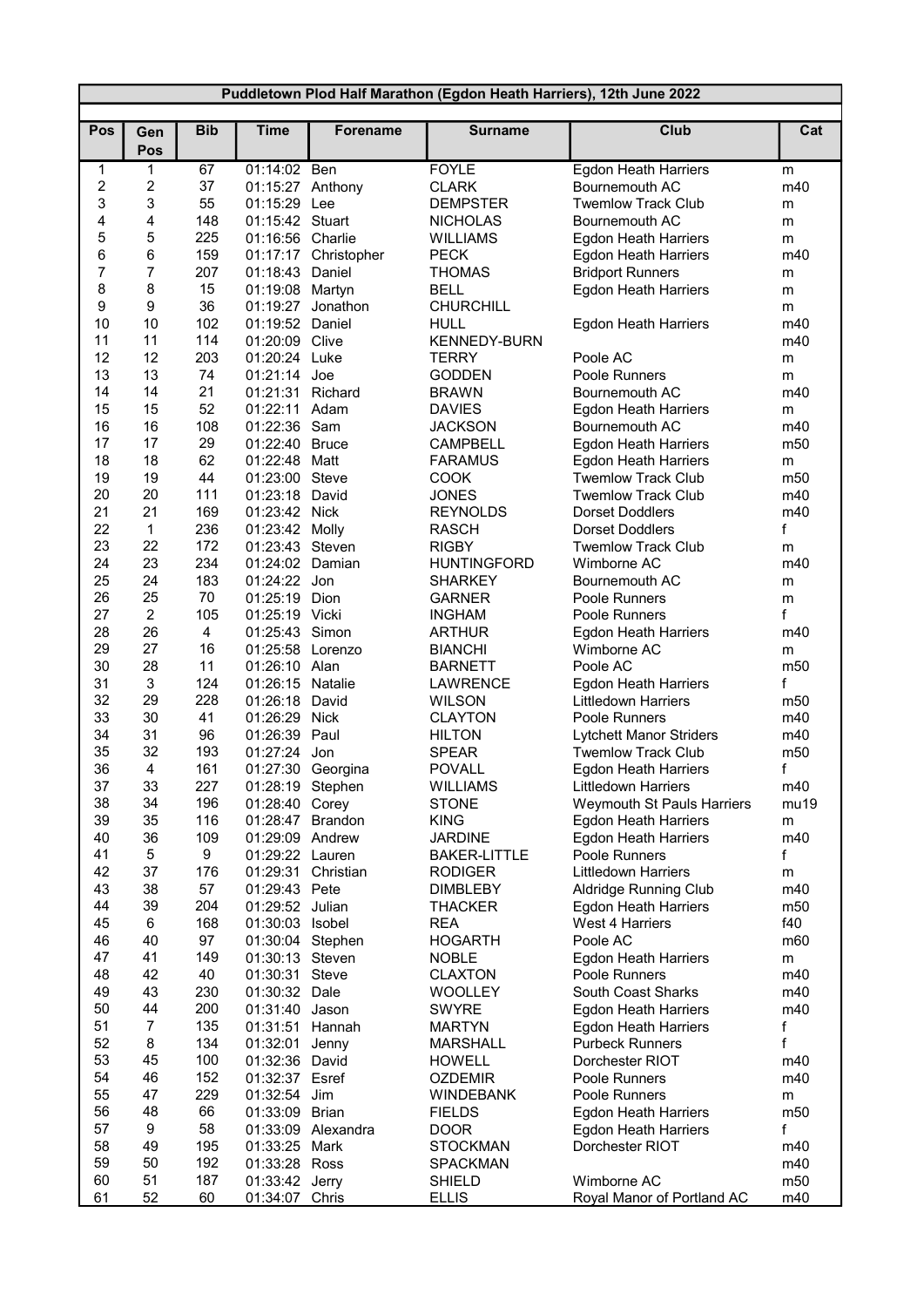| 62         | 53       | 27         | 01:34:21 Paul                         |           | <b>BURROWS</b>                   | Dorchester RIOT                              | m40                    |
|------------|----------|------------|---------------------------------------|-----------|----------------------------------|----------------------------------------------|------------------------|
| 63         | 54       | 147        | 01:35:22 Craig                        |           | <b>MUTTER</b>                    | <b>Littledown Harriers</b>                   | m                      |
| 64         | 55       | 17         | 01:35:33 Matty                        |           | <b>BISHOP</b>                    | Westbourne RC                                | m40                    |
| 65         | 56       | 240        | 01:35:37                              | Martin    | <b>SELL</b>                      | Poole AC                                     | m <sub>50</sub>        |
| 66         | 10       | 237        | 01:35:48                              | Jenny     | WALKER-LEACH                     | Lytchett Manor Striders                      | f40                    |
| 67         | 57       | 107        | 01:35:52 Luke                         |           | <b>JACKSON</b>                   | Bournemouth AC                               | m40                    |
| 68         | 58       | 179        | 01:36:11 Andrew                       |           | <b>RUMSEY</b>                    | <b>Littledown Harriers</b>                   | m40                    |
| 69         | 11       | 61         | 01:36:33 Jasmin                       |           | <b>EVANS</b>                     | Dorchester RIOT                              | f                      |
| 70         | 59       | $77\,$     | 01:36:35 Steve                        |           | <b>GOODMAN</b>                   | <b>Littledown Harriers</b>                   | m40                    |
| 71         | 12       | 49         | 01:37:06 Anna                         |           | <b>PHILPS</b>                    | <b>Purbeck Runners</b>                       | f                      |
| 72         | 60       | 64         | 01:37:15 lain                         |           | <b>FERGUSON</b>                  | Poole Runners                                | m                      |
| 73         | 61       | 14         | 01:37:31 Lewis                        |           | <b>BELL</b>                      | <b>Lytchett Manor Striders</b>               | m                      |
| 74         | 62       | 103        | 01:38:09 David                        |           | <b>HUTCHINGS</b>                 | Egdon Heath Harriers                         | m <sub>50</sub>        |
| 75<br>76   | 63<br>13 | 71<br>12   | 01:38:37 Matthew<br>01:38:44 Victoria |           | <b>GEORGE</b>                    | Dorchester RIOT                              | m40<br>f40             |
| 77         | 14       | 173        | 01:38:51                              |           | <b>BARNETT</b><br><b>ROBERTS</b> | <b>Egdon Heath Harriers</b>                  | f40                    |
| 78         | 15       | 6          |                                       | Georgie   |                                  | <b>Lytchett Manor Striders</b>               |                        |
| 79         | 64       | 86         | 01:39:14 Louise<br>01:39:53 Dale      |           | <b>AUSTIN</b><br><b>HAYNES</b>   | <b>Littledown Harriers</b>                   | f40                    |
| 80         | 65       | 191        | 01:39:58 Graham                       |           | <b>SMITH</b>                     | Egdon Heath Harriers<br>Dorchester RIOT      | m<br>m40               |
| 81         | 66       | 210        | 01:40:00 Adrian                       |           | <b>TOWNSEND</b>                  | Bournemouth AC                               | m50                    |
| 82         | 67       | 43         | 01:40:18 John                         |           | <b>COOK</b>                      | <b>Egdon Heath Harriers</b>                  | m60                    |
| 83         | 68       | 209        | 01:41:13 Rupert                       |           | <b>TORY</b>                      | Poole Runners                                | m40                    |
| 84         | 16       | 178        | 01:41:14 Eleanor                      |           | <b>ROLLETT</b>                   | Dorchester RIOT                              | f50                    |
| 85         | 17       | 138        | 01:41:15 Karen                        |           | <b>MITCHELL</b>                  | Dorchester RIOT                              | f50                    |
| 86         | 69       | 99         | 01:41:32 Neil                         |           | <b>HOPKINSON</b>                 | Wimborne AC                                  | m60                    |
| 87         | 70       | 164        | 01:42:06 Ben                          |           | <b>PRINT</b>                     | <b>Lytchett Manor Striders</b>               | m50                    |
| 88         | 18       | 215        | 01:42:37 Josie                        |           | <b>WAIT</b>                      | <b>Egdon Heath Harriers</b>                  | f40                    |
| 89         | 19       | 112        | 01:42:40 Rachel                       |           | <b>JONES</b>                     | Dorchester RIOT                              | f                      |
| 90         | 20       | 151        | 01:42:47                              | Julie     | <b>ORTON</b>                     | Royal Manor of Portland AC                   | f50                    |
| 91         | 21       | 1          | 01:43:03                              | Francesca | <b>ALFORD</b>                    | Royal Manor of Portland AC                   | f                      |
| 92         | 22       | 18         | 01:43:14 Ali                          |           | <b>BLANEY</b>                    | <b>Dorset Doddlers</b>                       | f40                    |
| 93         | 23       | 128        | 01:43:21                              | Debbie    | <b>LENNON</b>                    | Bournemouth AC                               | f50                    |
| 94         | 71       | 219        | 01:43:30                              | Mark      | <b>WEBB</b>                      | Royal Manor of Portland AC                   | m                      |
| 95         | 72       | 88         | 01:43:38 Nigel                        |           | <b>HAYWOOD</b>                   | <b>Purbeck Runners</b>                       | m60                    |
| 96         | 73       | 174        | 01:44:04                              | Matthew   | <b>ROBERTS</b>                   |                                              | m50                    |
| 97         | 74       | 81         | 01:44:36 Chris                        |           | <b>HALL</b>                      | <b>Egdon Heath Harriers</b>                  | m40                    |
| 98         | 75       | 212        | 01:44:43 Sam                          |           | <b>TRIM</b>                      | Dorchester RIOT                              | m                      |
| 99         | 24       | 23         | 01:44:45 Wendy                        |           | <b>BRITTON</b>                   | Dorchester RIOT                              | f40                    |
| 100        | 25       | 76         | 01:44:49 Scarlett                     |           | <b>GOLDSACK</b>                  |                                              | f                      |
| 101        | 26       | 202        | 01:45:13 Carly                        |           | <b>TEMPANY</b>                   |                                              | f                      |
| 102        | 27       | 54         | 01:45:21 Arabella                     |           | DE STEIGER KHAND Dorset Doddlers |                                              | f40                    |
| 103        | 76       | 142        | 01:45:24 Robbie                       |           | <b>MORGAN</b>                    | <b>Egdon Heath Harriers</b>                  | m <sub>50</sub>        |
| 104        | 28       | 144        | 01:45:26 Virginie                     |           | <b>MORRIS</b>                    | Dorchester RIOT                              | f                      |
| 105        | 77       | 220        | 01:45:28                              | Mark      | <b>WHITCHELO</b>                 | <b>Egdon Heath Harriers</b>                  | m60                    |
| 106        | 78       | 140        | 01:45:36 Daniel                       |           | <b>MOORS</b>                     | Poole AC                                     | m40                    |
| 107        | 29       | 199        | 01:45:53 Sarah                        |           | <b>SWIFT</b>                     | Poole Runners                                | f50                    |
| 108        | 79       | 89         | 01:45:59 Richard                      |           | <b>HAZELGROVE</b>                | Royal Manor of Portland AC                   | m40                    |
| 109        | 80       | 197        | 01:46:02 Steve                        |           | <b>STONE</b>                     | Dorchester RIOT                              | m40                    |
| 110        | 81       | 59         | 01:46:17 Neil                         |           | <b>DREW</b>                      |                                              | m                      |
| 111        | 82       | 214        | 01:46:39 Simon                        |           | VANDERVOET                       |                                              | m <sub>50</sub>        |
| 112        | 83       | 244        | 01:47:05 Kevin                        |           | <b>ROBERTS</b>                   | Poole AC                                     | m50                    |
| 113        | 84       | 50         | 01:47:40                              | Malcolm   | <b>CURTIS</b>                    | Dorchester RIOT                              | m50                    |
| 114        | 85       | 118        | 01:48:09 Rob                          |           | <b>KIRKPATRICK</b>               | Dorchester RIOT                              | m40                    |
| 115        | 86       | 53         | 01:48:19 Rob                          |           | <b>DAVISON</b>                   | Dorchester RIOT                              | m <sub>50</sub>        |
| 116        | 87       | 121        | 01:48:21                              | Gary      | LAST                             | Royal Manor of Portland AC                   | m40                    |
| 117        | 30       | 75         | 01:48:48 Liz                          |           | <b>GOLDSACK</b>                  | <b>Purbeck Runners</b>                       | f50                    |
| 118        | 88       | 154        | 01:49:54 Simon                        |           | <b>PATEL</b>                     | <b>Egdon Heath Harriers</b>                  | m40                    |
| 119        | 89       | 63         | 01:51:11                              | Oliver    | <b>FEIST</b>                     | Egdon Heath Harriers                         | m                      |
| 120<br>121 | 90<br>31 | 239        | 01:51:37                              | James     | <b>SELL</b><br><b>JARVIS</b>     |                                              | m                      |
| 122        | 91       | 110<br>20  | 01:51:47 Penny<br>01:52:47            | Pip       | <b>BOWDEN</b>                    | Poole Runners<br><b>Egdon Heath Harriers</b> | f70<br>m40             |
| 123        | 92       | 246        | 01:53:15 John                         |           | <b>MORRIS</b>                    | <b>Lytchett Manor Striders</b>               | m60                    |
| 124        | 93       | 233        | 01:53:19 Graham                       |           | <b>FILMER</b>                    | Poole AC                                     | m <sub>50</sub>        |
| 125        |          |            |                                       |           |                                  |                                              |                        |
|            |          |            |                                       |           |                                  |                                              |                        |
| 126        | 32<br>94 | 235<br>238 | 01:53:22 Chloe<br>01:53:23 Tim        |           | <b>MORLEY</b><br><b>BROOK</b>    | Dorchester RIOT                              | f40<br>m <sub>50</sub> |